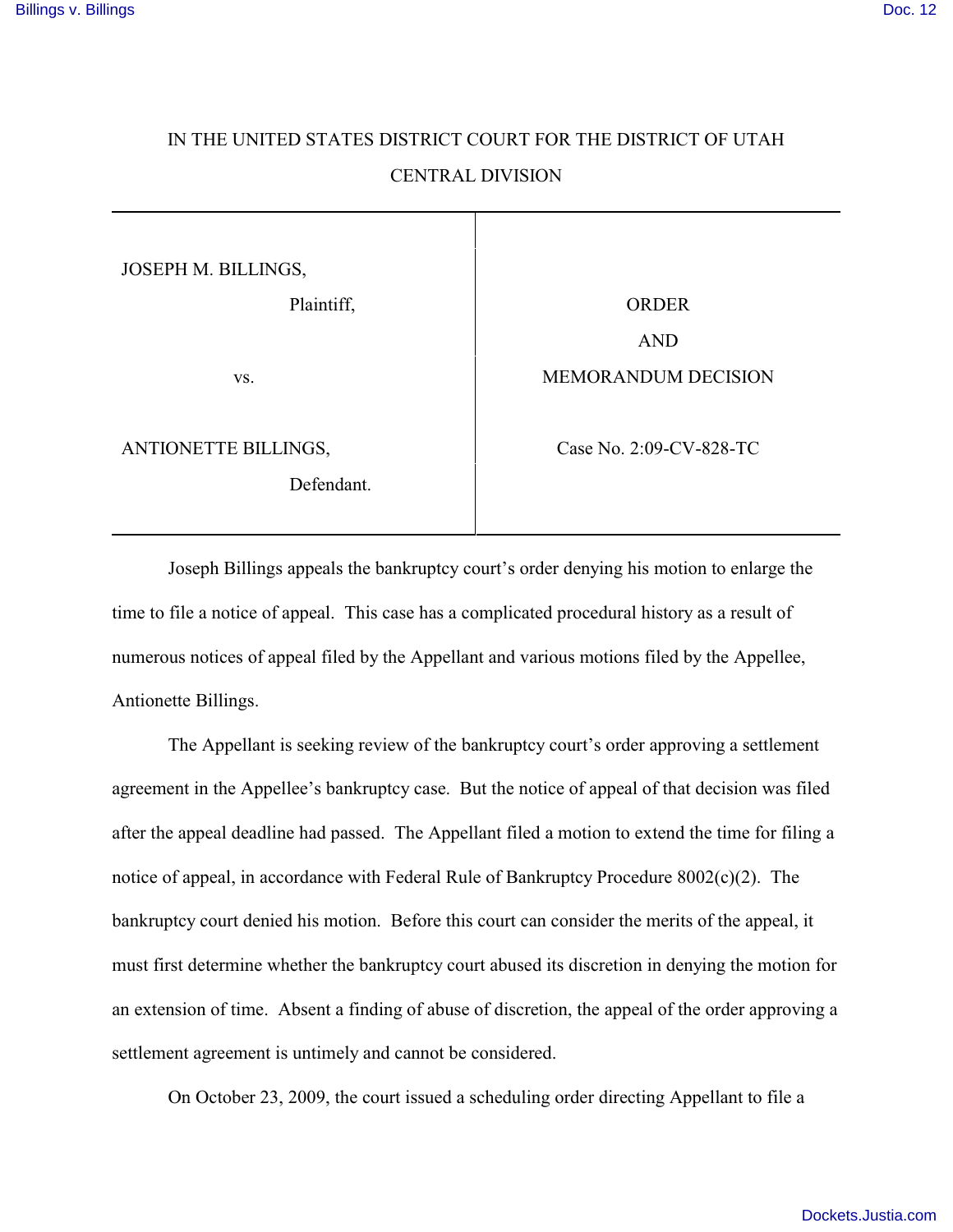memorandum in support of his notice of appeal and to supplement the record within thirty days. The Appellee was ordered to file a responsive memorandum within fourteen days of the filing of the Appellant's memorandum. The Appellant complied with the scheduling order, filing a memorandum in support of his appeal on November 20, 2009 and filing the supplemental record on November 23, 2009. The Appellee has not filed a memorandum in opposition to the appeal and the time for doing so, as set by the scheduling order, has long passed. Accordingly, the court will proceed without considering any filings made by the Appellee.

## **BACKGROUND**

The Appellee, Antionette Billings, filed a petition for relief under Chapter 7 of the bankruptcy code. The Appellant, Joseph Billings, is an unsecured creditor of the Appellee. In early 2009, the Appellee and Appellant, along with other parties to the bankruptcy, entered into a settlement agreement that covered several disputes between the parties and closed the Appellant's bankruptcy case. After a hearing on the settlement agreement, the bankruptcy court approved the settlement agreement on August 20, 2001 and entered an order settling the bankruptcy estate on August 21, 2001.

The Federal Rules of Bankruptcy provide that a "notice of appeal shall be filed with the clerk within 10 days of the date of the entry of the judgment, order, or decree appealed from."<sup>1</sup> Fed. R. Bankr. P. 8002(a). The time to file a notice of appeal in this case expired on August 31,

 ${}^{1}$ A new version of Federal Rule of Bankruptcy Procedure 8002, which went into effect on December 1, 2009, allows a fourteen-day period for filing a notice of appeal. This case is governed by the earlier version of the rules which set the deadline for ten days.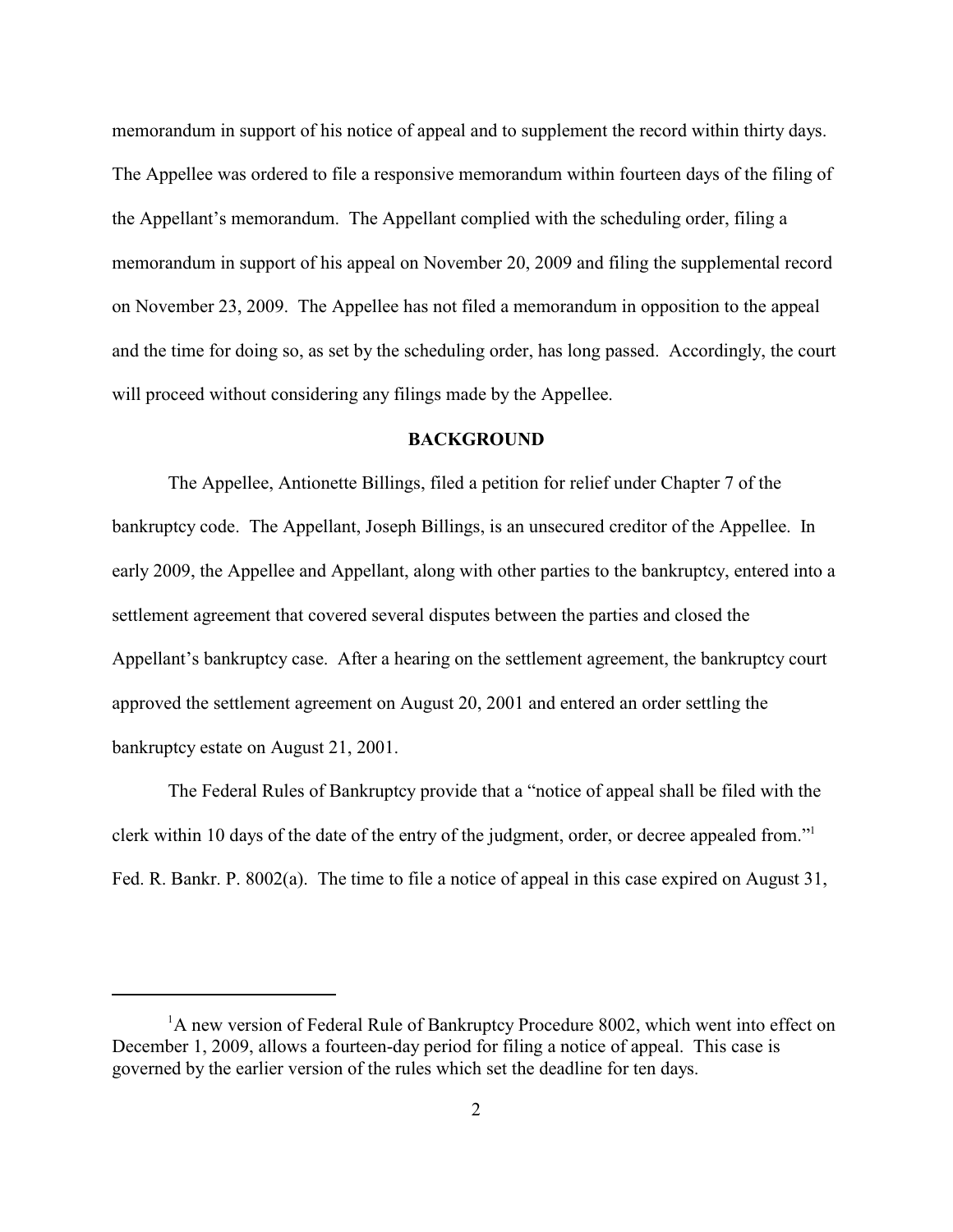2009.<sup>2</sup> The Appellant filed his notice of appeal on September 1, 2009, one day after the time period had expired.

On September 3, 2009, the Appellant filed a motion to extend the time to file an appeal. The Bankruptcy Rules dictate that "a motion filed not later than 20 days after the expiration of the time for filing a notice of appeal may be granted upon a showing of excusable neglect." Fed. R. Bankr. P. 8002(c)(2). Before the bankruptcy court, the Appellant argued there was excusable neglect. He offered numerous reasons for the delay in filing. These included (1) a misapprehension of law (he believed the time to file a notice of appeal was thirty days as provided by the Federal Rules of Civil Procedure), (2) time pressures resulting from other litigation, (3) distraction arising from his efforts to assist a friend with a sick mother, (4) a miscalculation of the number of days in the month of August, and (5) his familiarity with the practice in California Superior Court, which calculates time from the time of service rather than the time of judgment.

The bankruptcy court held a hearing on the motion for an extension of time. At the hearing, the court applied the factors set out in Pioneer Inv. Serv. Co. v. Brunswick Assoc. Ltd. P'ship, 507 U.S. 380 (1993), in determining whether there was excusable neglect. The court concluded that the reasons for the delay in filing the notice of appeal were within the reasonable control of the Appellant and denied the motion for an extension of time. Mr. Billings appeals that ruling.

<sup>&</sup>lt;sup>2</sup>Computation of time is governed by Federal Rule of Bankruptcy Procedure 9006. At the time of the events in this case, that rule excluded intermediate Saturdays, Sundays, and legal holidays from the computation only if the period of time prescribed was less than eight days. Fed. R. Bankr. P. 9006(a).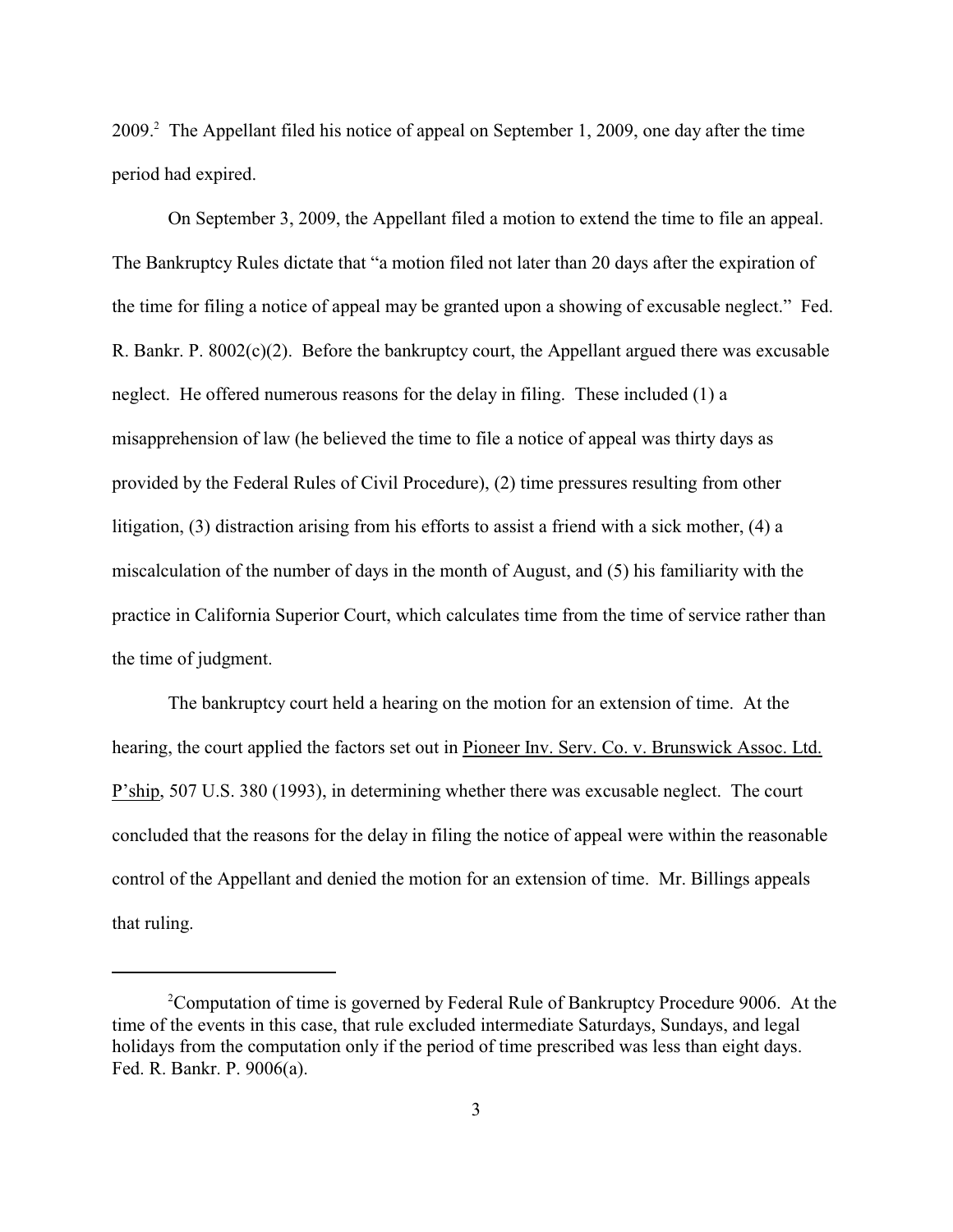## **ANALYSIS**

This court reviews the bankruptcy court's determination of excusable neglect for an abuse of discretion. Lang v. Lang (In re Lang), 414 F.3d 1191, 1199 (10th Cir. 2005). "The question of excusable neglect under Rule 8002(c) is by its very nature left to the discretion of the bankruptcy court whose decision should not be set aside unless the reviewing court . . . has a definite and firm conviction that the court below committed a clear error of judgment." Id. at 1194 (quotation and alteration omitted); Pioneer, 507 U.S. at 395 ("Because Congress has provided no other guideposts for determining what sorts of neglect will be considered 'excusable,' we conclude that the determination is at bottom an equitable one, taking account of all relevant circumstances surrounding the party's omission."). "An abuse of discretion occurs when the trial court's decision is arbitrary, capricious or whimsical or results in a manifestly unreasonable judgment." In re Lang, 414 F.3d at 1199 (quotations omitted).

In determining excusable neglect, the bankruptcy court should consider "[1] the danger of prejudice to the debtor, [2] the length of delay and its potential impact on judicial proceedings, [3] the reason for the delay, [4] including whether it was within the reasonable control of the movant, and [5] whether the movant acted in good faith." Pioneer, 507 U.S. at 395. Here, the bankruptcy court found, and this court agrees, that the delay caused no prejudice to the debtor, the length of delay was slight and had no impact on judicial proceedings, and that there was no evidence of bad faith on the part of the Appellant. Accordingly, factors one, two and five weigh in favor of a finding of excusable neglect.

The Tenth Circuit has held that "fault in the delay remains a very important factor perhaps the most important single factor—in determining whether neglect is excusable." United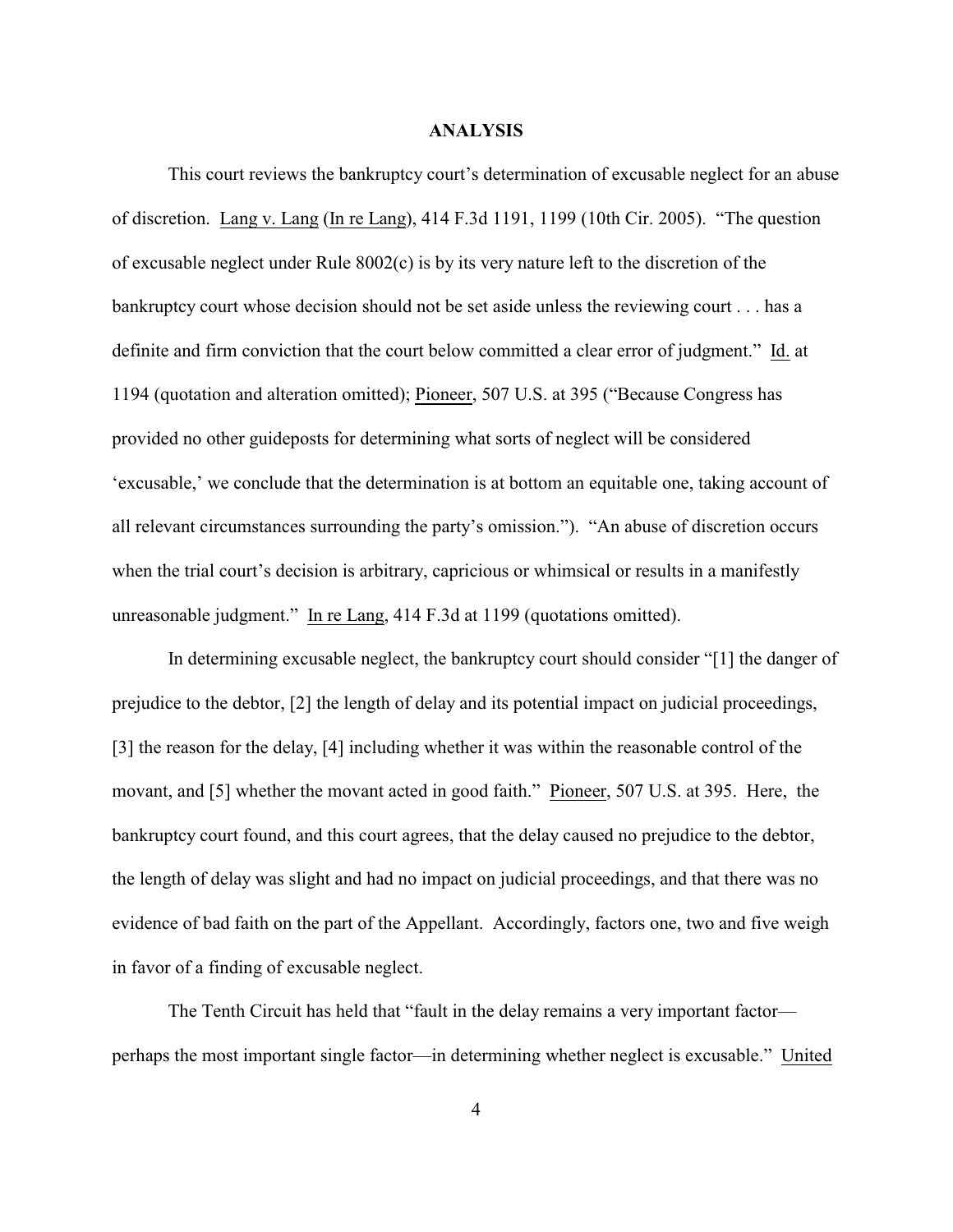States v. Torres, 372 F.3d 1159, 1163 (10th Cir. 2004). In United States v. Torres, the Tenth Circuit held that the trial court had abused its discretion in making a finding of excusable neglect. In that case three of the Pioneer factors weighed toward finding excusable neglect (the same three as in this case). But the court concluded that these three factors could not overcome the reason for the delay, which "was simply that defense counsel confused the filing deadlines for civil and criminal appeals." Id. It held that despite the equitable balancing test established in Pioneer, "the excusable neglect standard can never be met by a showing of inability or refusal to read and comprehend the plain language of the federal rules." Id. (quotation and alteration omitted); see also Halicki v. Louisiana Casino Cruises, Inc., 151 F.3d 465, 470 (5th Cir. 1998) ("Although . . . . some misinterpretations of the federal rules may qualify as excusable neglect, such is the rare case indeed. Where, as here, the rule at issue is unambiguous, a district court's determination that the neglect was inexcusable is virtually unassailable."). In addition, Pioneer itself held that "inadvertence, ignorance of the rules, or mistakes construing the rules do not usually constitute 'excusable' neglect." Pioneer, 507 U.S. at 392.

Torres makes clear that a misunderstanding or misapplication of the Rules of Procedure cannot support a finding of excusable neglect. Several of the Appellants arguments for excusable neglect make such a claim (i.e. that he believed the time to file a notice of appeal was governed by the Federal Rules of Civil Procedure, that he miscounted the number of days in August, and that he applied the California Superior Court practice of calculating time from the date of service

5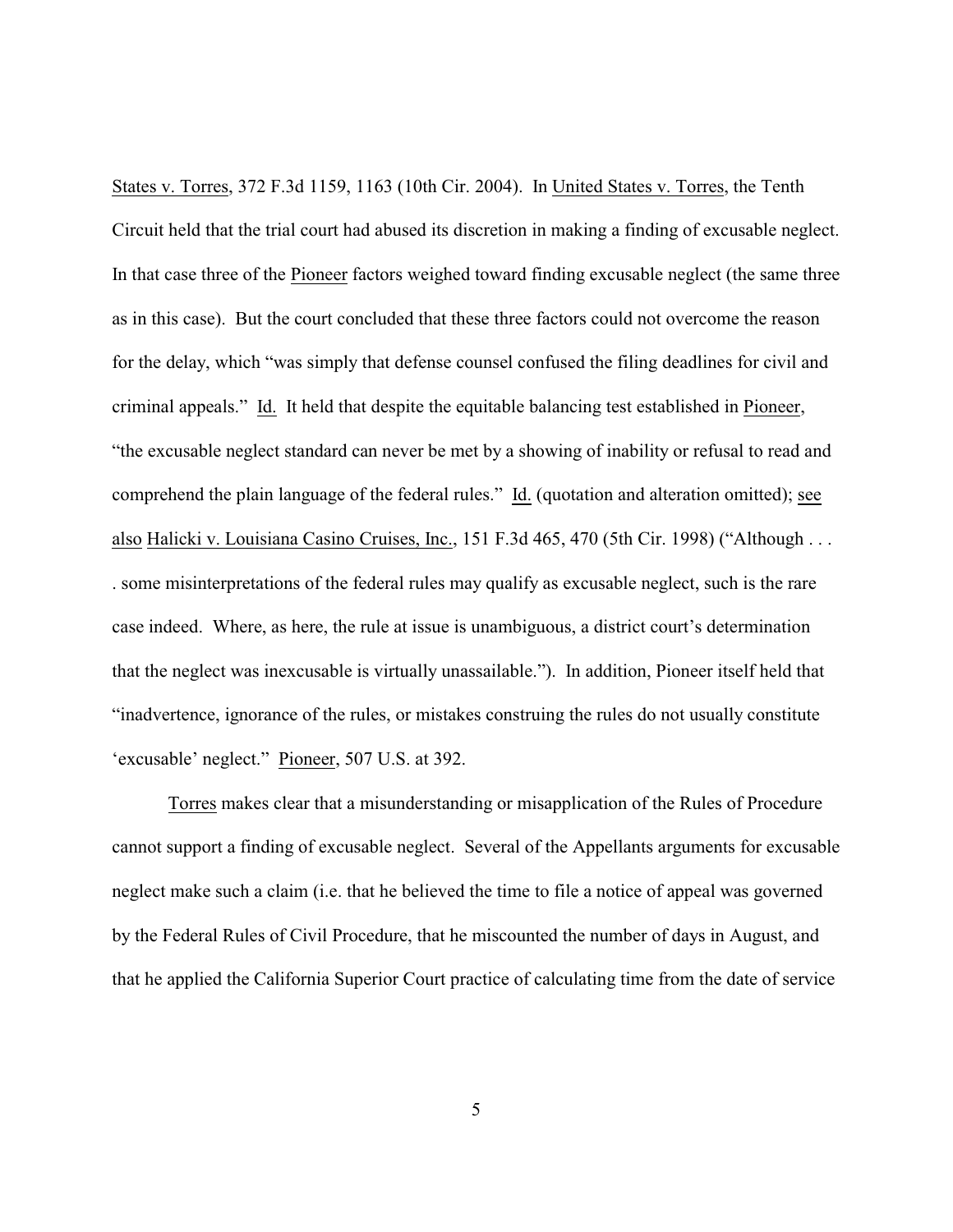rather than the date of judgment).<sup>3</sup> Accordingly, these arguments must be disregarded as the bankruptcy court could not have relied on them to make a finding of excusable neglect (in fact, it would be an abuse of discretion to have found excusable neglect based on these arguments).

Regarding the Appellant's argument that activity in other legal proceedings distracted him from filing his notice of appeal, the Tenth Circuit has rejected these types of arguments as cause for finding excusable neglect. In In re Lang, 414 F.3d at 1200, which also involved a pro se appellant, the appellant claimed that her involvement in state court litigation during the time in question constituted excusable neglect under Federal Rule of Bankruptcy Procedure 8002 and that the bankruptcy court abused its discretion in failing to allow the late filing of the Notice of Appeal. The Tenth Circuit affirmed the bankruptcy court and the bankruptcy appeals panel. It noted that the appellant had

not cited, and the Court in conducting its own research has been unable to locate, a single case that stands for the proposition she asks us to adopt: namely, that the failure to comply with the deadline for the filing of a notice of appeal due to the press of other business constitutes excusable neglect.

Id.; see also Pioneer, 507 U.S. at 392 (concluding that although the circumstances in that case constituted excusable neglect "we give little weight to the fact that counsel was experiencing upheaval in his law practice at the time of the bar date."); United States v. Mitchell, 464 F.3d 1149, 1152 (10th Cir. 2006), overruled on other grounds by Mitchell v. United States, 551 U.S. 1129 (2007) ("[C]ounsel's stated reason for the untimely filing is that he was 'immersed' in work

<sup>&</sup>lt;sup>3</sup>The argument regarding the practice in California is particularly unpersuasive. The Bankruptcy Rules clearly state the notice of appeal must be filed "within 10 days of the entry of the judgment." Fed. R. Bankr. P. 8002(a).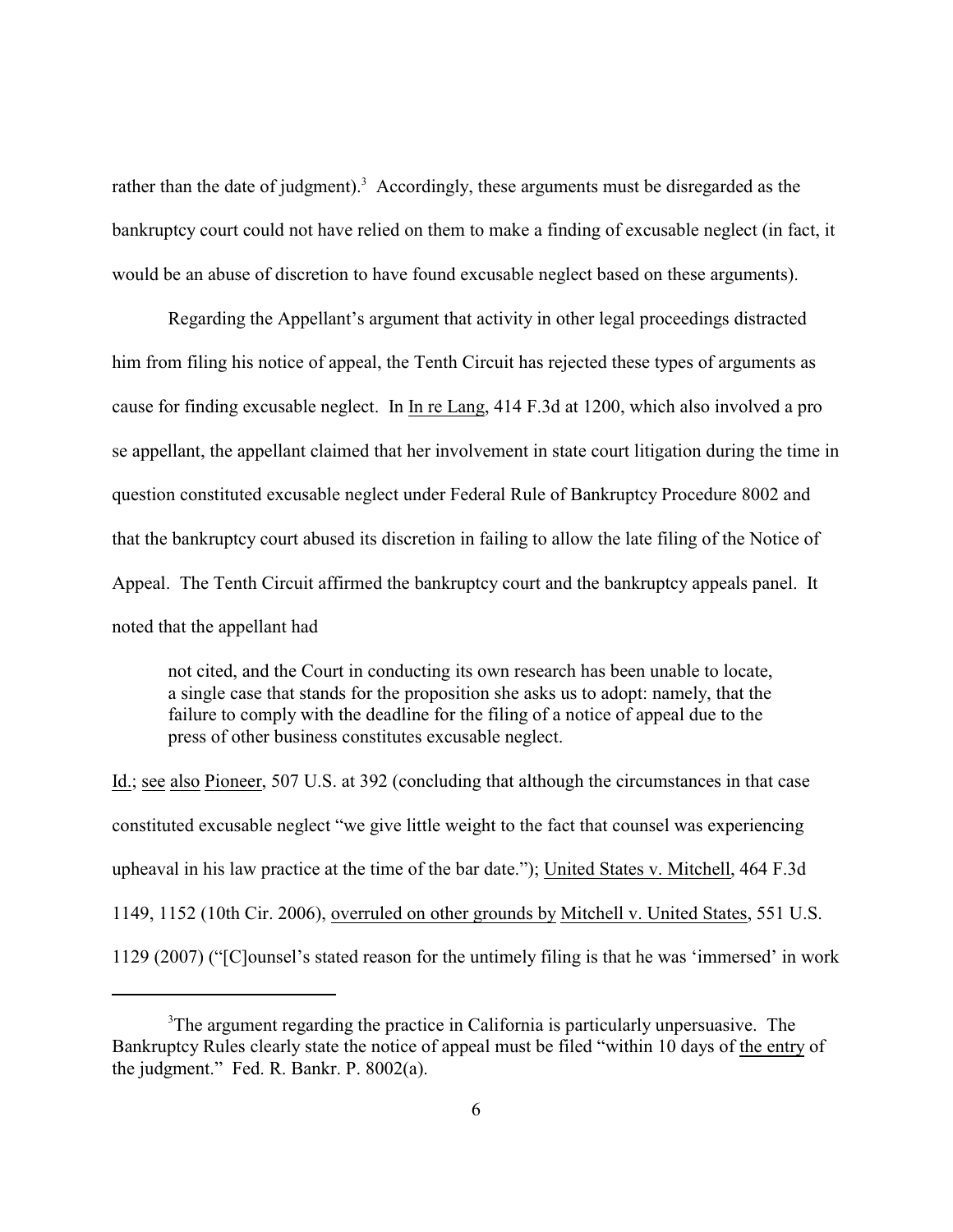for another trial in the days leading up to the filing deadline. This type of neglect is not excusable under the law of our circuit and trumps the other three [Pioneer factors]."). The Appellant's obligations in other litigation cannot serve as a basis for the finding of excusable neglect.

Finally, the Appellant maintains that he was immersed in assisting a friend cope with an ill mother and that distraction contributed to the missed deadline. Courts have found excusable neglect in light of serious personal circumstances. See Local Union No. 12004 v. Massachusetts, 377 F.3d 64, 72 (1st Cir. 2004) (affirming district court's finding of excusable neglect where attorney was preoccupied with need to care for his severely ill infant son). But under the circumstances in this case, the court cannot conclude that the bankruptcy court abused its discretion in determining that no excusable neglect existed here. The facts submitted by the Appellant make clear that the primary cause of the missed deadline was the Appellant's misreading and misapplication of the Rules. His assistance to his friend did not prevent him from filing the papers on time nor did it so consume him that he was unable to meet his other obligations (rather, he met his filing deadlines in other ongoing litigation during this period). It is clear that had Appellant properly read and applied Rule 8002, the filing deadline could have been met.

The Appellant argues that the bankruptcy court erred in placing so much emphasis on the third Pioneer factor, the reason for the delay, that it overcame the first, second and fifth factors, which weighed in favor of a finding of excusable neglect. The Tenth Circuit's rulings in Torres, 372 F.3d at 1159, In re Lang, 414 F.3d at 1191, and Mitchell, 464 F.3d at 1149 show that such an